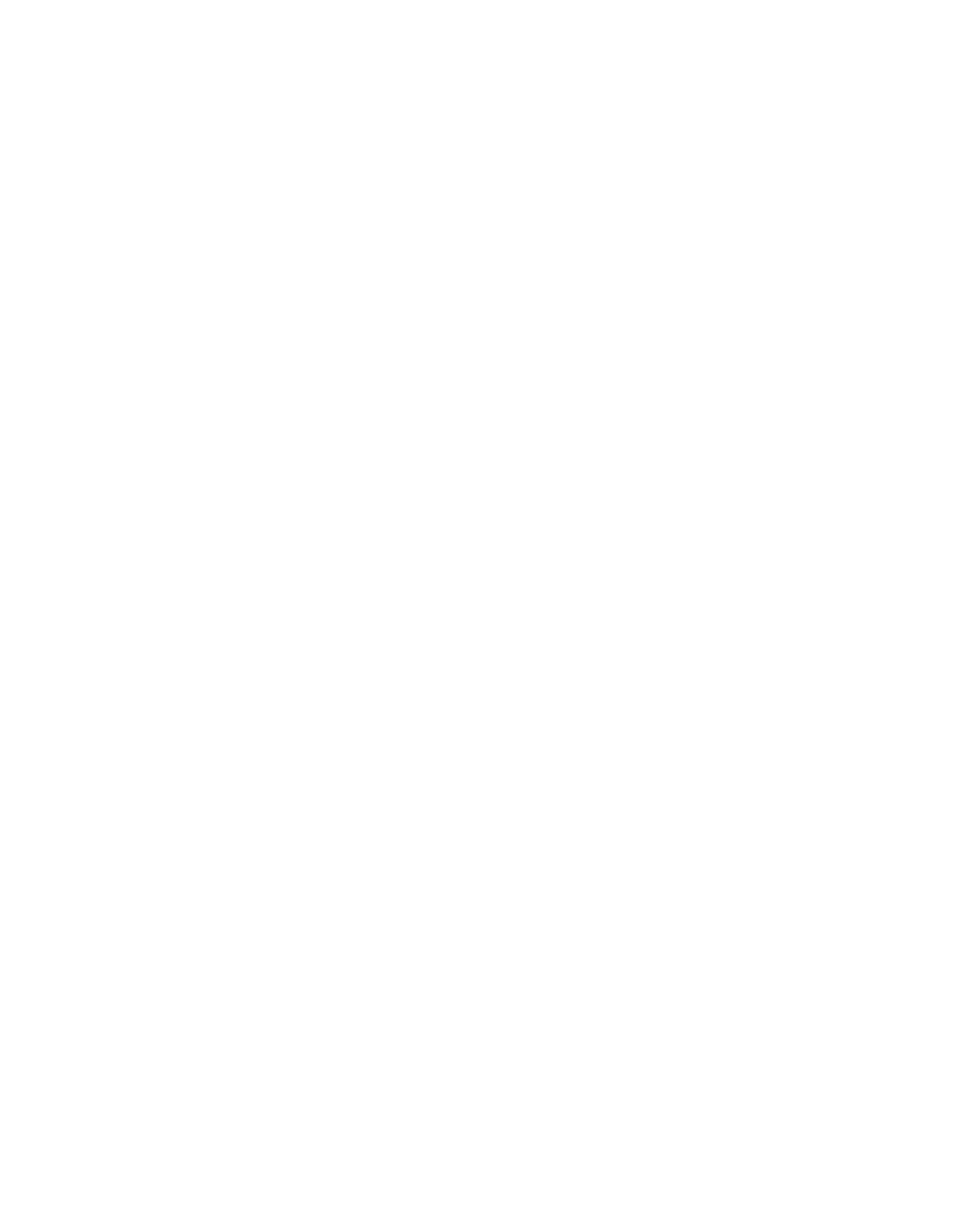## EXECUTIVE COMMITTEE OF THE HIGH COMMISSIONER'S PROGRAMME

Fifty-ninth session Geneva, 6 -10 October 2008 Item 5 (b) of the provisional agenda Reports on the work of the Standing Committee Programme budgets, management, financial control and administrative oversight

## **United Nations High Commissioner for Refugees Programme Budget 2008-2009 (Revised)**

# **Report of the Advisory Committee on Administrative and Budgetary Questions**

# I. GENERAL

1. The Advisory Committee on Administrative and Budgetary Questions has considered an advance version of the report entitled "Biennial Programme budget 2008-2009 (Revised) of the Office of the United Nations High Commissioner for Refugees"  $(A/AC.96/1055^{-1})$  $(A/AC.96/1055^{-1})$  $(A/AC.96/1055^{-1})$ . The Committee also had before it the following documents:

(a) Financial report and audited financial statements for the year ended 31 December 2007 and report of the Board of Auditors on the voluntary funds administered by the United Nations High Commissioner for Refugees  $(A/63/5/Add.5)^2$  $(A/63/5/Add.5)^2$  advance version);

(b) Measures taken or proposed in response to the recommendations in the report of the Board of Auditors to the General Assembly on the accounts of the voluntary funds administered by the United Nations High Commissioner for Refugees for the year ended [3](#page-2-2)1 December 2007 (A/AC.96/1054/Add.1, $\frac{3}{3}$  advance version).

2. During its consideration of the reports, the Advisory Committee met with the Deputy High Commissioner and other representatives of the High Commissioner, who provided additional information and clarification. The Committee also met with representatives of the Board of Auditors regarding its report on UNHCR for the year ended 31 December 2007.

 $\frac{1}{1}$ See EC/59/SC/CRP.26

<sup>2</sup>  $\frac{2}{3}$  Containing A/AC.96/1051 and A/AC.96/1054 (see EC/59/SC/CRP.27)

<span id="page-2-2"></span><span id="page-2-1"></span><span id="page-2-0"></span>See EC/59/SC/CRP.28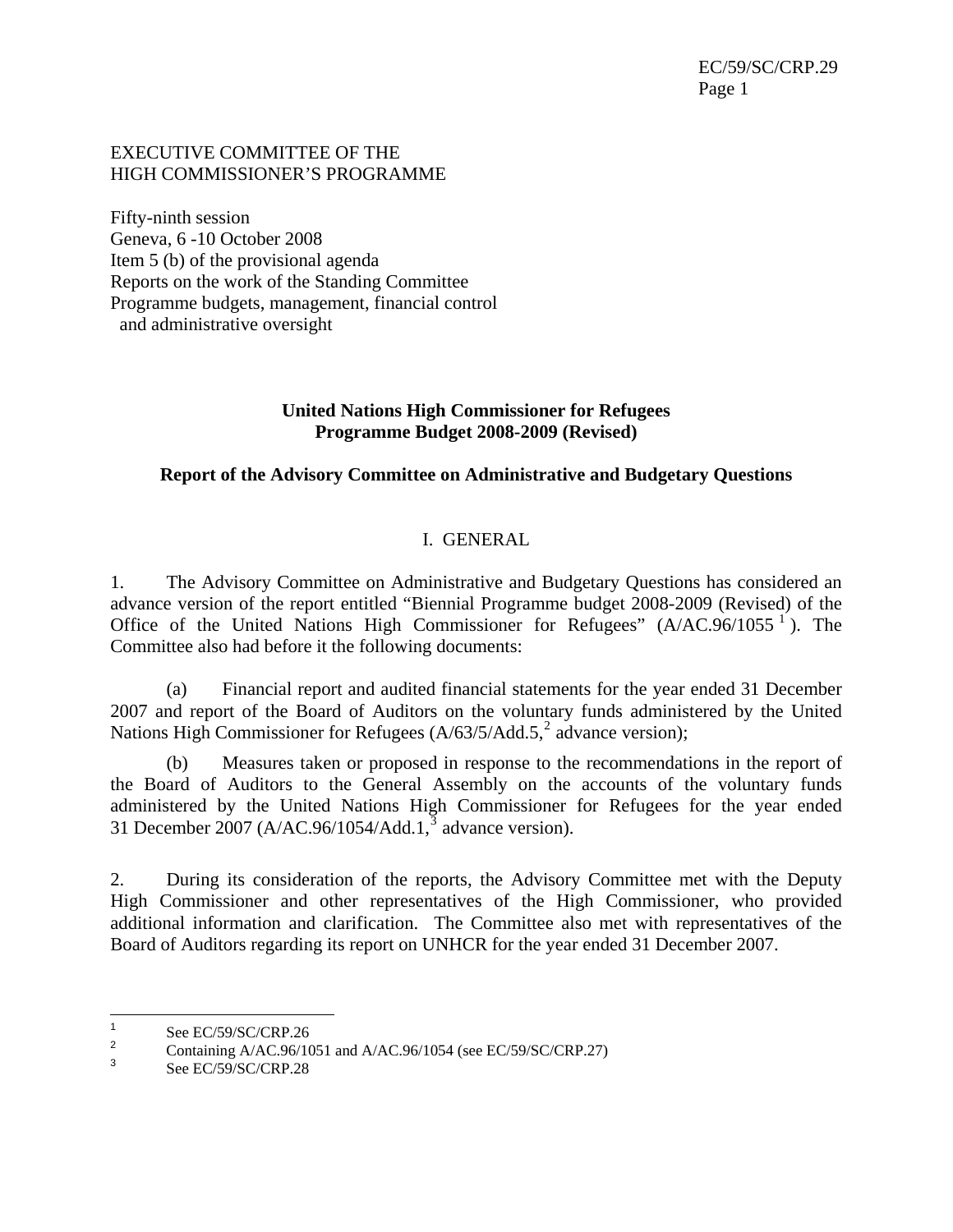## <span id="page-3-0"></span>II. REVISED BIENNIAL PROGRAMME BUDGET 2008-2009

### A. Annual programme budget

3. The estimated requirements for the annual programme budget have been revised from \$1,096.1 million to \$1,173.2 million for 2008 and from \$1,108.8 million to \$1,275.5 for 2009, respectively. Background for the proposed increases is provided in the revised budget document (see A/AC.96/1055<sup>[4](#page-3-0)</sup> paras. 128-133 and 135-139). Major factors affecting the estimates pertain to the Global Needs Assessment initiative and adjustment of exchange rates for non-US dollar currencies. The revised figures for 2008-2009 by region and organigrammes of UNHCR headquarters in Geneva and the Service Centre in Budapest are contained in annexes I to III of the present report.

4. The Advisory Committee notes that the revised annual programme budget for 2008 was approved by the  $42<sup>nd</sup>$  meeting of the Standing Committee in June 2008 (A/AC.96/10[5](#page-3-0)5<sup>5</sup>) para.132). The proposed increase of \$166.7 million for 2009 breaks down as follows  $(A/AC.96/1055^6)$  $(A/AC.96/1055^6)$  $(A/AC.96/1055^6)$  para. 137):

(a) Activities identified through the Global Needs Assessment (\$63.5 million);

(b) Newly identified needs, potential budgetary exchange rate losses and cost increases (\$50.3 million);

(c) Potential additional staff voluntary separation costs (\$15 million);

(d) An increase in the Operational Reserve, calculated at 10 per cent of programmed activities (\$12.9 million);

(e) An increase in the "New or additional activities – mandate-related" Reserve (\$25 million).

# B. Supplementary programme budget

5. Information with respect to supplementary programme budgets for 2008 and 2009 is provided in paragraphs 134 and 140, as well as in tables II and III of the revised budget document  $(A/AC.96/1055<sup>7</sup>)$  $(A/AC.96/1055<sup>7</sup>)$  $(A/AC.96/1055<sup>7</sup>)$ . The budget for 2008 amounts to \$577.2 million, as compared to the expenditure of \$326.1 million for 2007. The requirements for 2009 are currently estimated at \$534.7 million.

Ibid.

 $\frac{1}{4}$ See EC/59/SC/CRP.26

<sup>5</sup> Ibid.

<sup>6</sup>  $\frac{6}{7}$  Ibid.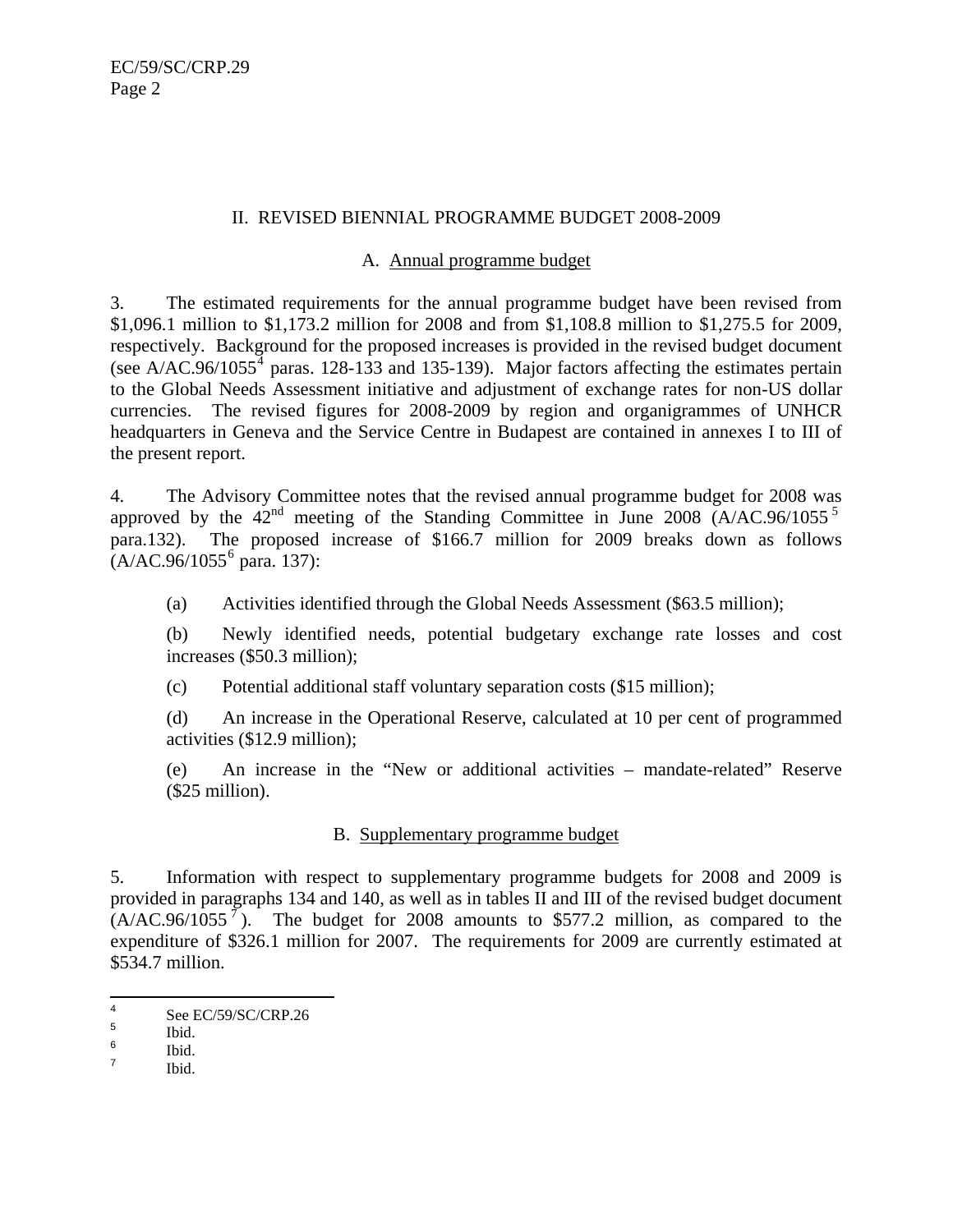## C. Support budget

<span id="page-4-0"></span>6. The revisions to the support budget are reflected in section VI of Part II of the revised budget  $(A/AC.96/1055^8)$  $(A/AC.96/1055^8)$  $(A/AC.96/1055^8)$ . Upon request, the Advisory Committee was provided with the following table on the trends in support costs since 2005. The Committee notes that the percentage of the support budget in relation to the overall budget shows a declining trend. On the level of posts, the Committee notes that a net increase of 15 posts has been proposed for 2008 to 5,205 from the approved 5,190, and a net decrease of 108 posts for 2009 to 4,824 from the approved 4,932.

|                                                 | 2005<br><b>Expenditure</b><br>(AB & SB) * | 2006<br><b>Expenditure</b><br>(AB & SB) | 2007<br><b>Expenditure</b><br>(AB & SB) | 2008 ExCom<br>(AB) | 2008 Revised<br>(AB & SB) | 2009 ExCom<br>(AB) | 2009 Revised<br>(AB) |
|-------------------------------------------------|-------------------------------------------|-----------------------------------------|-----------------------------------------|--------------------|---------------------------|--------------------|----------------------|
| <b>Field Support costs</b>                      | 193.823.8                                 | 187.804.1                               | 213.586.0                               | 193.645.1          | 226.252.2                 | 203.314.8          | 219.541.4            |
| <b>Headquarters Support costs</b>               | 69.451.5                                  | 74.036.4                                | 75.255.7                                | 66.702.9           | 69.550.4                  | 63.390.6           | 57,232.2             |
| <b>Total Support</b>                            | 263,275.3                                 | 261.840.5                               | 288,841.7                               | 260.348.0          | 295.802.6                 | 266.705.4          | 276.773.6            |
| <b>Management &amp; Administration</b>          | 85,574.1                                  | 78.575.3                                | 88.120.7                                | 80.143.0           | 85.378.8                  | 81.186.5           | 89,428.8             |
| Total                                           | 348.849.4                                 | 340.415.8                               | 376.962.4                               | 340.491.0          | 381.181.4                 | 347.891.9          | 366,202.4            |
| <b>Total Expenditure</b><br><b>Total Budget</b> | 1,141,632.4                               | 1,100,726.8                             | 1,342,014.3                             | 1.096.060.0        | 1.750.370.7               | 1.108.800.0        | 1,275,460.6          |
| % Support and MA of Total                       | 30.6%                                     | 30.9%                                   | 28.1%                                   | 31.1%              | 21.8%                     | 31.4%              | 28.7%                |

\* Annual programme budget and supplementary programme budget.

#### D. Regular budget

7. The Advisory Committee notes that, for the biennium 2008-2009, UNHCR has budgeted a regular budget appropriation of \$70.2 million, while the General Assembly has appropriated an amount of \$73,069,300 for administrative expenditures of UNHCR (A/RES/62/237 A-C of 22 December 2007). In the view of the Committee, the totality of the General Assembly appropriation from the regular budget should be included in the revised biennial budget of  $\overline{UNHCR}$ <sup>[9](#page-4-0)</sup>. Upon enquiry, the Committee was informed that UNHCR had made adjustment to reflect the entire amount appropriated by the General Assembly in the proposed revised 2009 annual programme budget.

 8 Ibid.

<sup>9</sup> As recommended by the ACABQ, this amount has been adjusted to \$73.1 million as reported in para. 41 of the final edited version of document A/AC.96/1055 (see CRP.59/SC/CRP.26)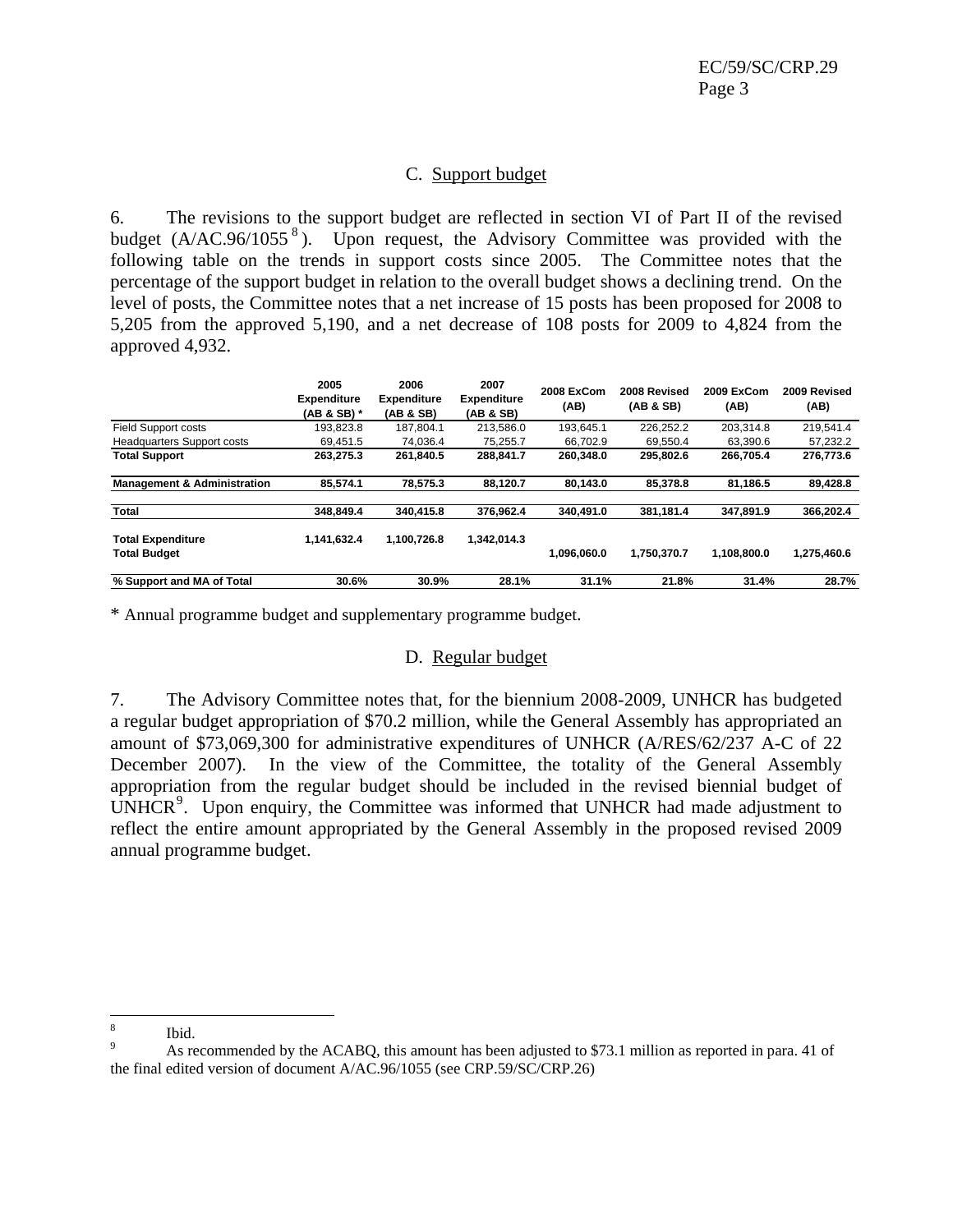# E. Reserves and staff benefits fund

<span id="page-5-0"></span>8. The UNHCR operational reserve is a budgetary reserve approved by the Executive Committee under the annual programme budget to cover unforeseen needs. It is constituted at an amount equivalent to 10 per cent of the proposed programmed activities in the annual programme budget. The Advisory Committee notes from the revised budget that the Standing Committee in June 2008 approved reconstitution of operational reserve at the full 10 per cent of the programme activities of 2008, in order to create the additional budgetary space required to mitigate the impact of exchange rate losses and to preserve the flexibility to respond to changing requirements  $(A/AC.96/1055^{10})$  paras. 131-132). Upon enquiry, the Committee was informed that the newly reconstituted operational reserve amounted to \$98.9 million, i.e. \$91.9 million approved by the Executive Committee in October 2007 plus 10 per cent of the \$70.1 million that had been allocated from the reserve to programmed activities as at 31 May 2008.

9. The "New or Additional Activities – Mandate-Related" Reserve was established by the Executive Committee in 2006 to provide UNHCR with the budgetary capacity to accommodate unbudgeted activities which are consistent with activities and strategies in the approved biennial programme budget and the mandate of UNHCR. The reserve is constituted at \$50 million for each financial year, or at a higher level if so decided by the Executive Committee. The Executive Committee authorized UNHCR to increase the 2007 appropriation level to \$75 million and approved the same level for 2008. For 2009, the Executive Committee approved an initial appropriation of \$50 million. UNHCR is requesting the Executive Committee to authorize the increase of the 2009 appropriation to \$75 million  $(A/AC.96/1055<sup>11</sup>$  $(A/AC.96/1055<sup>11</sup>$  $(A/AC.96/1055<sup>11</sup>$  paras.42-45). The Advisory Committee notes that from the reserve, a total of \$53.2 million was transferred to programmed activities in 2007, and that \$53.7 million has been transferred as at 30 June 2008. The Advisory Committee reiterates that the Executive Committee should take into consideration the expenditure pattern of preceding years in setting the level of the reserve (A/AC.96/1040/Add.1, para.12). On the basis of the recent pattern of utilization of the reserve, the Committee has doubts about the capacity of UNHCR to utilize the reserve fully at the proposed level of \$75 million in 2009.

10. As indicated in paragraphs 75 to 81 of  $A/AC.96/1055$ ,<sup>[12](#page-5-0)</sup> UNHCR established the Staff Benefits Fund in 2007 to cover financial activities related to end-of-service and post-retirement liabilities which remain unfunded. Further discussion of this issue is contained in paragraph 23 below.

### III. BUDGET REVISION PROCESS AND PRESENTATION

11. As noted in paragraph 4 above, the revised programme budget for 2008 was approved by the Standing Committee in June 2008, before it was presented to the Advisory Committee for

 $10$ <sup>10</sup> See EC/59/SC/CRP.26<br><sup>11</sup> See EC/50/SC/CPP.26

<sup>&</sup>lt;sup>11</sup> See EC/59/SC/CRP.26<br><sup>12</sup> See EC/50/SC/CPD.26

See EC/59/SC/CRP.26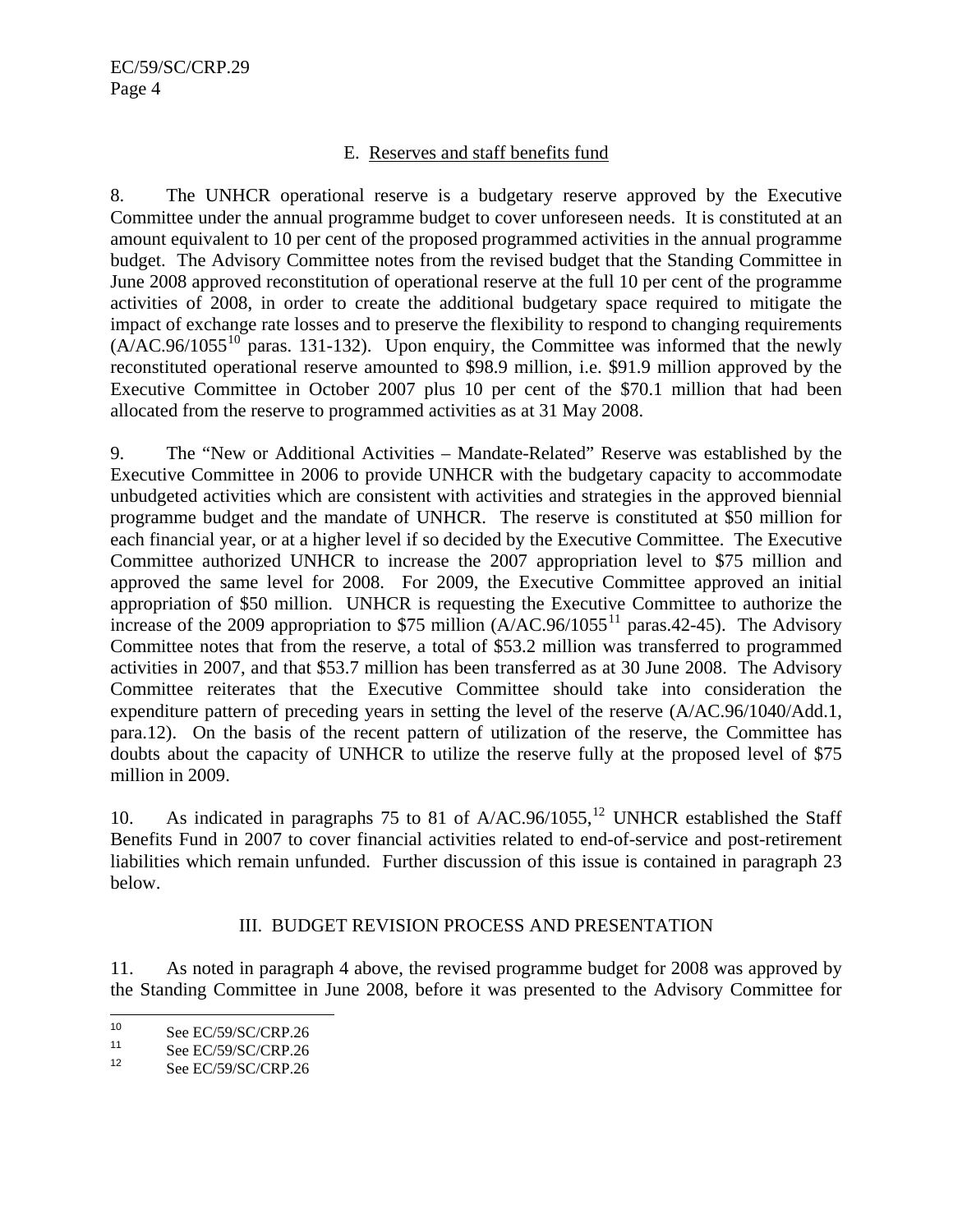<span id="page-6-0"></span>review in September 2008. The Committee understands that this is the first revision to the first biennial programme budget following the change from an annual programme budget cycle. In the Committee's view, it is necessary for UNHCR to rationalize the process of revision of the biennial budget so as to ensure proper and timely budgetary review, including by the Advisory Committee.

12. With respect to presentation, the Advisory Committee notes that the revised budget document reproduces much of the information contained in the original budget proposal, without indicating precisely what is new or revised and requires a decision. Further, some of the information is presented in a fragmented manner in different parts of the revised budget or in different documents. For example, issues related to the support budget are covered in F under section VI of part I and in section III of part II of the revised budget.<sup>[13](#page-6-0)</sup> Results-based management and the related software, *Focus*, are covered under three different sections in paragraphs 63, 66 to 71 and 116. UNHCR's responses to recommendations by the Board of Auditors are reflected in part in the revised budget document and in part in UNHCR's response to the recommendations of the Board of Auditors (see A/AC.96/1054/Add.1<sup>[14](#page-6-0)</sup>).

13. The Advisory Committee recommends that future budget revisions focus on changes made or required following approval of a biennial budget by the Executive Committee. The Committee is also of the view that the document containing UNHCR's response to the Board of Auditors should be as comprehensive and inclusive as possible with the related issues crossreferenced in the revised budget.

# IV. UNHCR FUNDING AND GLOBAL NEEDS ASSESSMENT

14. The Advisory Committee recalls that the gap between the budget and funds available for UNHCR widened in 2005 and 2006, becoming a recurrent theme of the annual programme (A/AC.96/1026/Add.1). In this connection, the Advisory Committee recalls that the General Assembly, in its resolution 62/223, noted the concerns of the Board of Auditors about the general financial situation of UNHCR. The Advisory Committee notes from paragraph 4 of the revised budget that the situation has improved somewhat, with expenditure under the annual programme budget increasing by \$111.2 million in 2007, as compared to that of 2006, reflecting a relatively higher level of available funds.

15. Paragraphs 12 to 27 of the revised budget provide information with respect to the Global Needs Assessment initiative, launched by UNHCR in 2008 to improve the quality of needs assessments and to support UNHCR advocacy and fund raising efforts. All UNHCR field offices participated, with eight pilot countries taking a more targeted approach. The global unmet needs for 2009 are estimated at \$910.8 million, as compared to the approved budget of \$735.6 million for the same year. For the eight pilot countries, of the unmet needs of \$95.4 million, an amount

 $13$ 13 As recommended by the ACABQ, references to issues related to the support budget have been amalgamated into section VI of Part II of the final edited version of document A/AC.96/1055 (see CRP.59/SC/CRP.26)

See EC/59/SC/CRP.28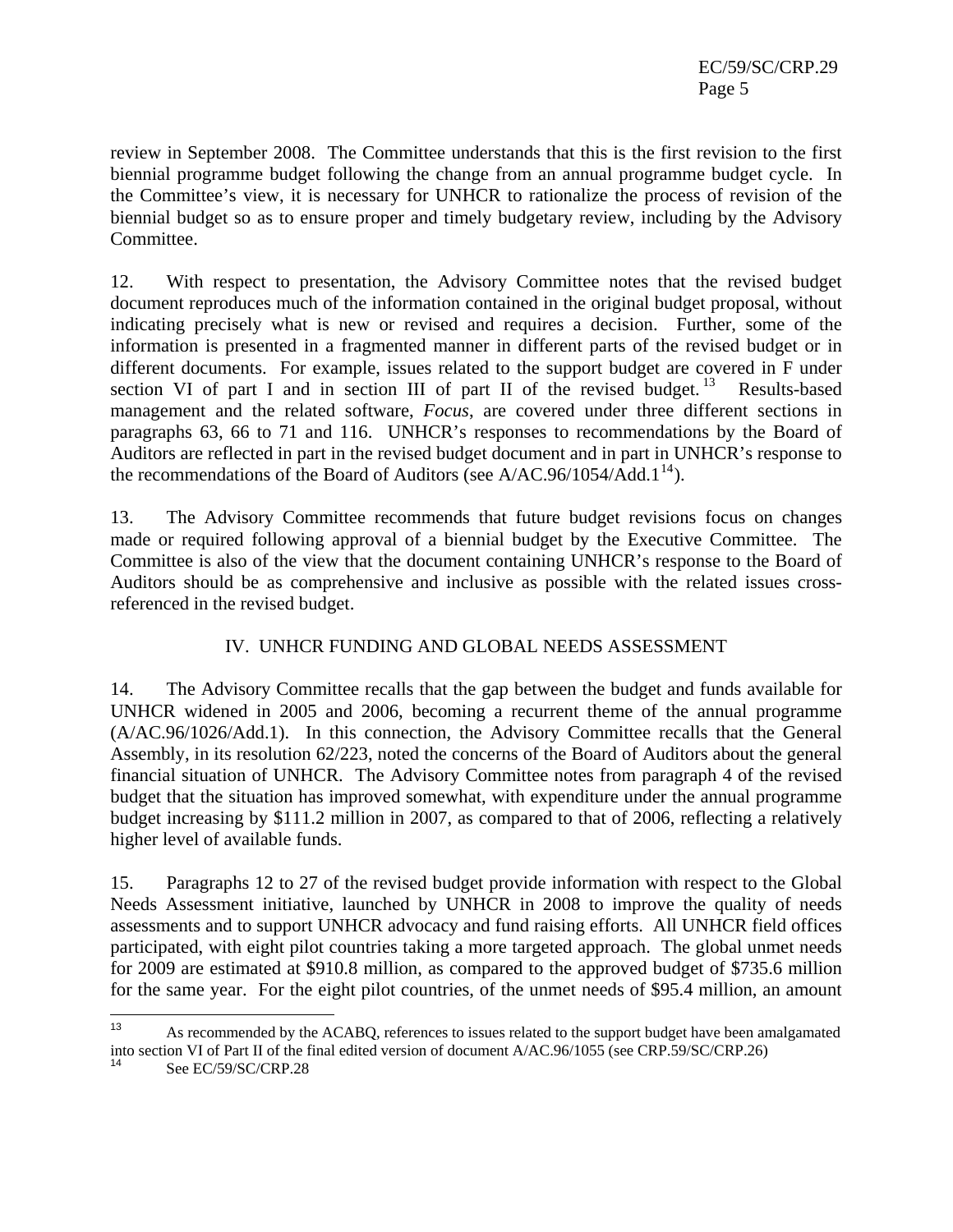<span id="page-7-0"></span>of \$63.5 million is presented in the revised 2009 budget to seek additional funding. The Committee notes from the document that, for the planning of the 2010-2011 biennial budget, all UNHCR country operations would be required to follow this methodology. It is indicated in the revised budget that full funding of the Annual Programme Budget remains UNHCR's highest priority and that activities identified through the initiative will only be implemented when additional funding is received

## V. STRUCTURAL AND MANAGEMENT CHANGE PROCESS

16. The Advisory Committee was briefed on the UNHCR structural and management change process in the context of its consideration of the UNHCR 2008-2009 biennial programme budget proposal (A/AC.96/1040). The subsequent report of the Committee on the proposed biennial budget contained the Committee's comments and recommendations on the change process (A/AC.96/1040/Add.1 paras.19-25). During its review of the proposed revision to the biennial budget, the Committee was informed that UNHCR expected to complete the change process by the end of 2008 or early 2009. Among the changes made, the Committee notes, in particular, that all UNHCR country operations have translated their 2009 revised operations plans into *Focus*, the new software application to support results-based management. Further, *Focus* would be used for the planning and resource allocation process for the 2010-2011 biennial budget  $(A/AC.96/1055^{15} \text{ paras. } 70-71).$ 

17. In addition, the Committee was briefed on UNHCR initiatives to improve its performance management system and to strengthen training activities for staff. The Committee was informed that a consultancy firm specializing in human resources and performance management systems had been hired to work with UNHCR to review and redesign the competency framework and performance appraisal system. An electronic performance appraisal system was being developed and training for the new system was planned. The new appraisal system would be made available in the first quarter of 2009.

18. The Advisory Committee notes the reform efforts by UNHCR and recommends that UNHCR report on the progress made and impact of the change process and other initiatives in the context of the next biennial programme budget.

# VI. SECURITY

19. In its report of 25 September 2007, the Advisory Committee shared the concern of the Board of Auditors that, overall for UNHCR, Minimum Operating Safety Standards (MOSS) compliance was 68 per cent for all offices (A/AC.96/1040/Add.1. paras.33-35). In the revised biennial budget, UNHCR reports that progress has been made in this respect, with more than 95 per cent of all UNHCR offices MOSS compliant as at the end of 2007 (A/AC.96/1055<sup>[16](#page-7-0)</sup> paras.

<sup>15</sup>  $^{15}$  See EC/59/SC/CRP.26

Ibid.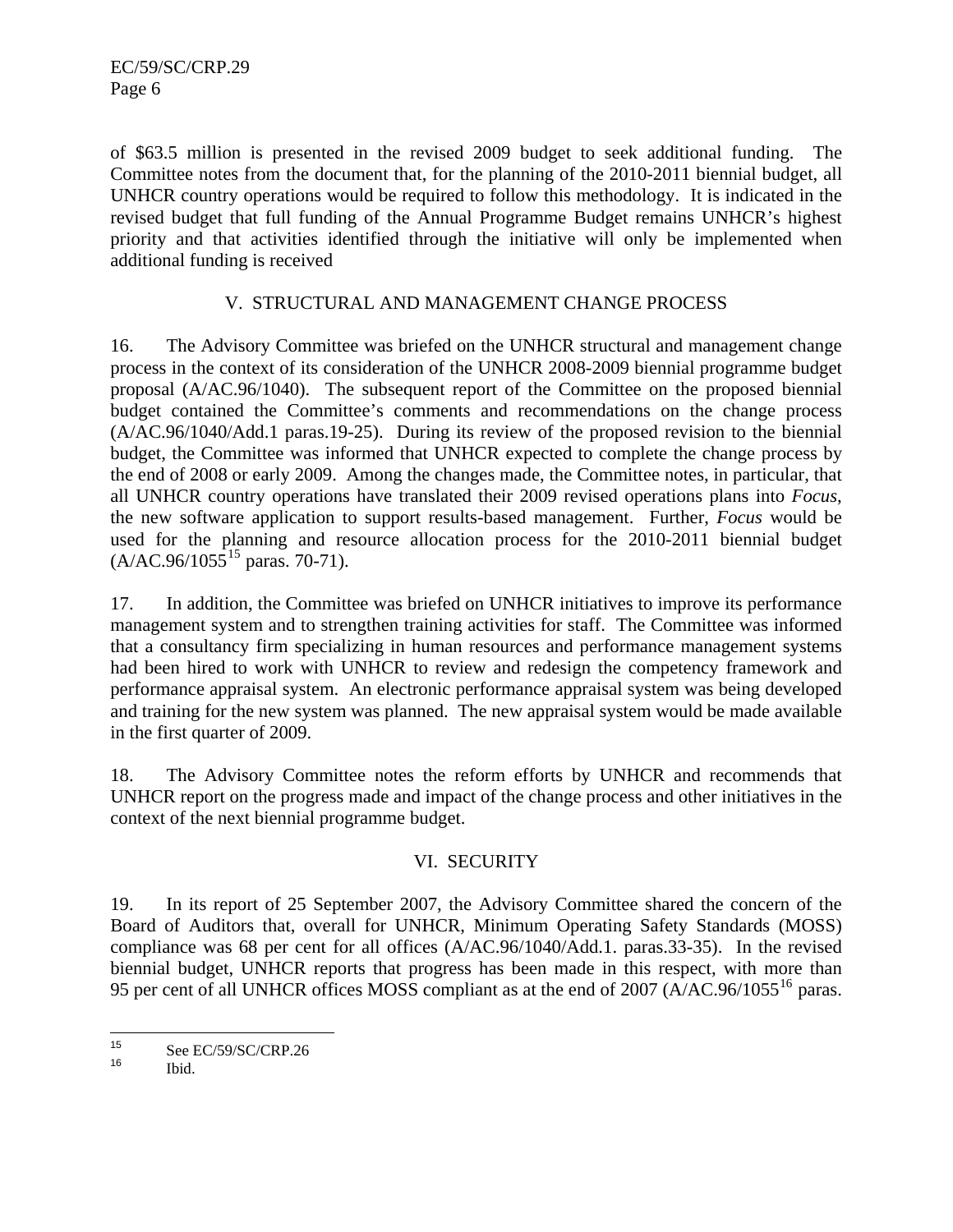<span id="page-8-0"></span>92-96). UNHCR indicates that the non-compliance in 2007 could be attributed primarily to the opening of new offices that had not yet achieved MOSS compliance and to the nature of security standards, which, when changed for a country or region, could render an office non-compliant until the new measures are implemented. As indicated in the revised budget, following the bombing of the United Nations offices in Algiers, UNHCR undertook a global assessment of its offices to determine vulnerability and subsequent mitigating measures. UNHCR may issue a separate appeal for funding once the analysis is completed. The Advisory Committee is aware of the delicate balance that UNHCR faces in weighing security concerns against its operational requirements.

### VII. RECOMMENDATIONS OF THE BOARD OF AUDITORS

20. The Board issued a modified audit opinion with three emphases of matter in respect of the UNHCR's financial statements for the year ended 31 December 2007.<sup>[17](#page-8-0)</sup> The Advisory Committee notes from the report of the Board that these emphases of matter relate to: (a) the reiterated concern of the Board about the insufficiency of audit certificates to substantiate the expenditures occurred by implementing partners, while noting the progress made; (b) the persistently deficient asset management; and (c) the negative balance of the reserves and funds at the end of 2007 resulting from the recording of the end-of-service liabilities, especially of afterservice insurance liabilities. The main recommendations of the Board are highlighted in paragraph 8 of its report. The UNHCR responses to the recommendations are contained in  $\frac{1}{2}$  document A/AC.96/1054/Add.1.<sup>[18](#page-8-0)</sup> The Advisory Committee stresses the necessity for UNHCR to promptly implement the recommendations of the Board of Auditors.

### A. Audit certificates

21. It is reported by the Board that as at 25 June 2008, UNHCR received 352 audit certificates, representing \$150.5 million, or 49 per cent of the total amounts due for 2007, as compared to 24 certificates, representing \$8 million, or 3 per cent received as at 22 June 2007 for the 2006 financial period. This improvement resulted from the introduction in 2007 of a reduced timetable for audit certification from implementing partners following the liquidation of subprojects. The Board observes that UNHCR is making progress in this regard and recommends that it pursue its effort to further improve the rate of receipt of audit certificates for expenditures incurred by implementing partners  $(A/AC.96/1054^{19}$  $(A/AC.96/1054^{19}$  $(A/AC.96/1054^{19}$  paras.119-130). Upon enquiry, the Committee was informed that, despite the difficulties faced in gathering audit certificates in the field, specific measures were being taken to improve the timeliness and quality of audit certificates, including the development and provision of guidelines, indicators and a standardized template for audit certificates to field offices by the end of the third quarter of 2008.

 $17$  $^{17}$  See A/AC.96/1051 and EC/59/SC/CRP.27<br> $^{18}$ 

<sup>&</sup>lt;sup>18</sup> See EC/59/SC/CRP.28

See EC/59/SC/CRP.27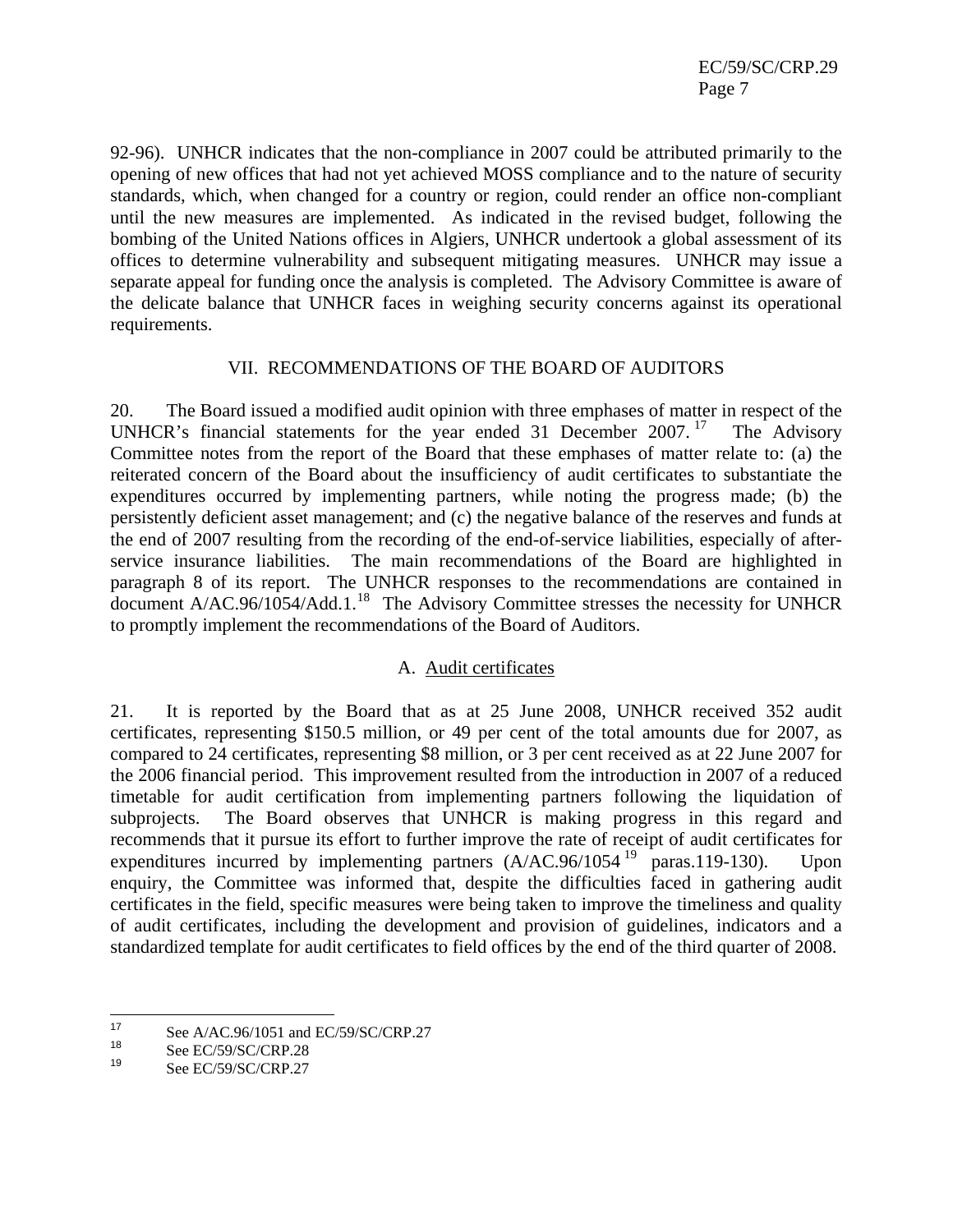### B. Asset management

<span id="page-9-0"></span>22. With respect to non-expendable property, UNHCR agrees with the Board's recommendation that UNHCR should allocate adequate resources to complete the clean-up of its assets database  $(A/AC.96/1054^{20}$  $(A/AC.96/1054^{20}$  $(A/AC.96/1054^{20}$  para.81). Consequently, UNHCR has decided to outpost and to strengthen the Asset Management Unit to Budapest, by transferring a P-4 and a G-6 from Geneva and creating 3 new posts, 1 P-3 and 2 G-6. However, on expendable property, the Advisory Committee notes the different interpretations by the Board and by UNHCR of the requirement under the United Nations System Accounting Standards regarding disclosure in financial statements of expendable property unused at the end of a financial year  $(A/AC.96/1054<sup>21</sup>$  $(A/AC.96/1054<sup>21</sup>$  $(A/AC.96/1054<sup>21</sup>$  paras. 85-89 and A/AC.96/1054/Add.1<sup>[22](#page-9-0)</sup> para. 17). In the view of UNHCR, further development in this area is linked to the preparation for the International Public Service Accounting Standards (IPSAS).

## C. After-service liabilities

23. Disclosure, for the first time, of end-of-service and post-retirement liabilities in the financial statements as expenses, without appropriate funding, has resulted in a deficit of \$382 million  $(A/AC.96/1054^{23}$  $(A/AC.96/1054^{23}$  $(A/AC.96/1054^{23}$  paras. 37-45). Of the total liabilities of \$367.5 million, after-service health insurance accounted for \$308 million. The Board recommends that UNHCR urgently set up specific funding to balance the impact of accrued after-service liabilities, notably health insurance. The Advisory Committee notes that UNHCR intends to be guided by the approach that the United Nations will take to address the funding mechanism of these liabilities. The Committee encourages the Board to follow up on this issue.

# D. Human resources management

24. The Board points out that since 2003 actual staffing at UNHCR has continued to exceed authorized posts and that there were increased budgetary costs of staff in between assignments in 2007 (SIBAs)  $(A/AC.96/1054<sup>24</sup>$  $(A/AC.96/1054<sup>24</sup>$  $(A/AC.96/1054<sup>24</sup>$  paras. 96-97 and 103-110). The Advisory Committee notes that UNHCR has agreed with the Board's recommendations for addressing these issues. Upon enquiry, the Committee was informed that UNHCR intends to take measures to reduce the number of staff to conform with the number of posts. The Committee observes that an additional reduction of 108 posts is being proposed in the revised budget for 2009, as compared to the approved biennial budget. This would necessitate even greater staff reductions. UNHCR is therefore planning a comparative review exercise and the encouragement of career transitions, particularly through voluntary separation, for which an increase of \$15 million is being proposed in the revised budget for 2009.

 $20$  $\frac{20}{21}$  Ibid.

 $\frac{21}{22}$  Ibid.

 $\frac{22}{23}$  See EC/59/SC/CRP.28

 $\frac{23}{24}$  See EC/59/SC/CRP.27

Ibid.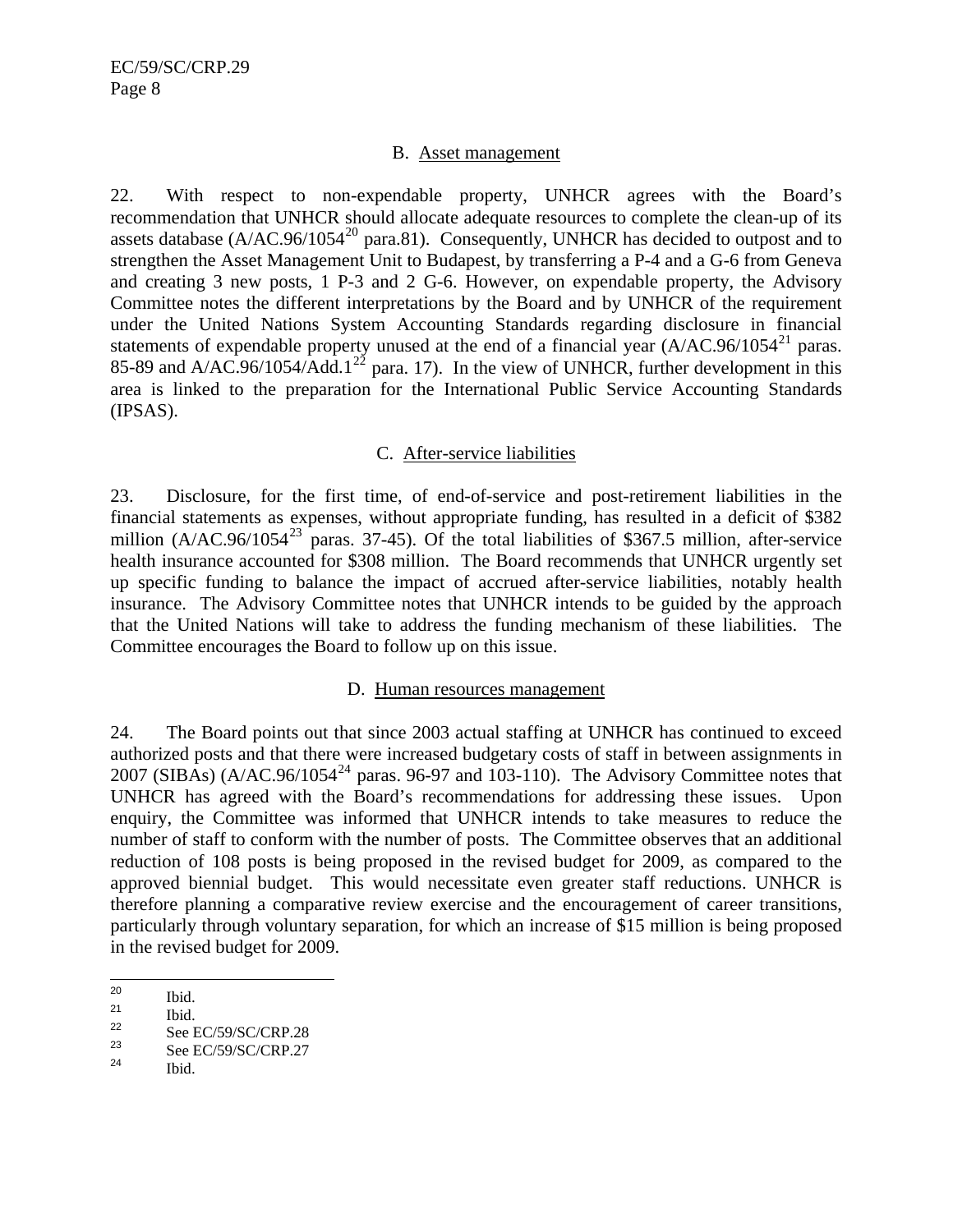<span id="page-10-0"></span>25. Upon enquiry, the Committee was informed that the following actions, inter alia, were being planned by UNHCR: (a) a comparative review of international professional staff in early 2009, the scope of which would depend on the extent of the misalignment between posts and staff; (b) while keeping the scope of the review to a minimum to mitigate its impact on the organization and on staff, the appointment of SIBAs to posts would remain a priority; and (c) priority would also be given to appointing staff to posts at their own levels. Furthermore, special measures would be introduced which would require staff who are without a position to accept appointment to a suitable post, even if they have not applied. The Committee was also informed that one key element in efforts to reduce the number of SIBAs would be to encourage career transitions through voluntary separation and employment outside UNHCR. In this respect, UNHCR has reinforced individual counselling of staff members regarding their applications for posts and career planning. Upon enquiry, the Committee was informed that UNHCR regularly circulated information to staff on posts within the United Nations system.

26. Upon enquiry, the Committee was informed that by mid-2009, the plan is to have no international staff at UNHCR without appointment. Further, UNHCR would then reform the posting process to ensure that all eligible staff members would be appointed to posts before the conclusion of their current assignments. The Advisory Committee notes the approach being taken by UNHCR on this issue and looks forward to a progress report in the context of the next biennial budget proposal. The Committee notes, in particular, the increased emphasis on career counselling, which, in its opinion, is critically important for a field-based organization such as UNHCR.

### E. Relocation to Budapest

27. The Committee agrees with the Board about the need for an evaluation of the relocation to Budapest to assess the results in terms of overall savings and efficiency of the new organization  $(A//AC.96/1054<sup>25</sup>$  $(A//AC.96/1054<sup>25</sup>$  $(A//AC.96/1054<sup>25</sup>$  para. 101). The Committee was informed that the relocation and outposting process had gone well and that, because of the decline in the US dollar, UNHCR would have been in a worse financial situation had it not done the outposting. Upon enquiry, the Committee was informed that UNHCR had decided to outpost a number of posts in the Programme Budget Service to Budapest, which, with other changes, would result in a net increase of six posts in the Global Service Centre (from 166 posts as of mid-2008 to 172 as of 1 January 2009). Further, relocation of additional functions from Geneva to Budapest in the first half of 2009 was being considered. UNHCR would update its projects on the expected savings and conduct a complete cost-benefit analysis once decisions on the additional move were made in late 2008. Upon enquiry, the Advisory Committee was informed that 172 posts were envisaged for Budapest, while 155 posts were discontinued in Geneva. The Committee recommends that UNHCR

<sup>25</sup> Ibid.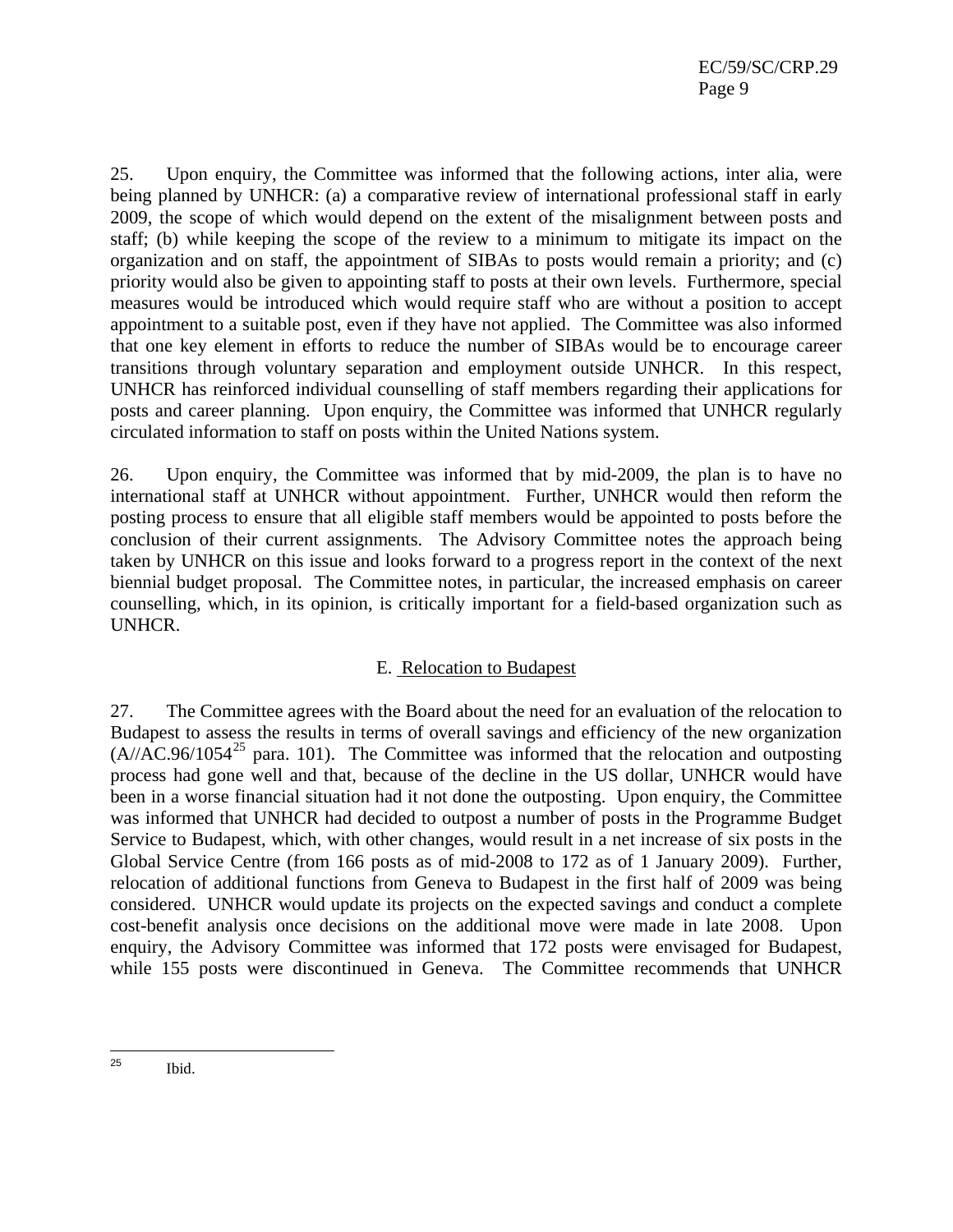provide an explanation to the Executive Committee of the relationship between the creation of posts in Budapest and the reduction of posts at headquarters in Geneva (see annexes II and III below).

# F. Previous recommendations

28. The status of implementation of the recommendations issued by the Board for the year ended 31 December 2006 is indicated in the annex and explained in paragraphs 10 to 17 of the Board's report. Of the total of 38 previous recommendations, it is reported that 11 were fully implemented (29 per cent), 24 partially implemented (63 per cent) and 3 not implemented (8 per cent). Out of the 24 partially and 3 unimplemented recommendations, 1 (4 per cent) relates to 2003, 1 (4 per cent) to 2004, 11 (41 per cent) to 2005, and 14 (51 per cent) to 2006, including the 3 unimplemented recommendations related to the management of bank accounts.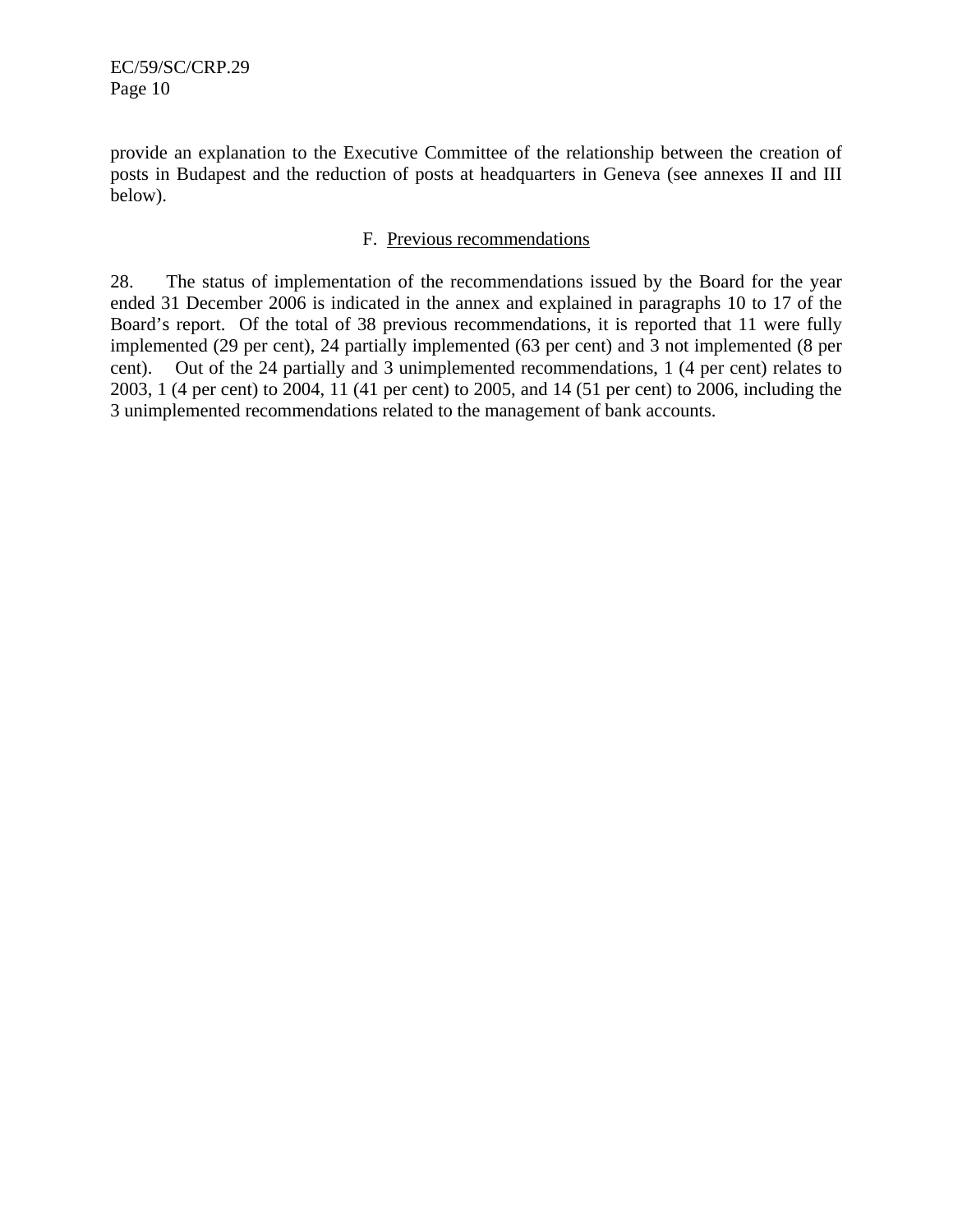### Annex I

# Annual Programme Expenditure in 2007 and Revised Biennial Programme Budget for 2008-2009 (In millions of US Dollars)

| <b>By Region and Headquarters</b>                                    | <b>2007 Expenditure</b>  | <b>2008 Initial</b> | <b>Operational Reserve*</b> | <b>2008 Revised</b> | <b>2009 Initial</b> | <b>2009 Revised</b> |
|----------------------------------------------------------------------|--------------------------|---------------------|-----------------------------|---------------------|---------------------|---------------------|
| West Africa                                                          | 79.0                     | 65.5                | 1.8                         | 67.3                | 48.4                | 48.9                |
| East and the Horn of Africa                                          | 117.7                    | 111.7               | 7.6                         | 119.3               | 131.2               | 129.7               |
| Central Africa and the Great Lakes                                   | 161.1                    | 188.3               | 12.4                        | 200.7               | 208.9               | 226.4               |
| Southern Africa                                                      | 42.0                     | 34.9                | 1.1                         | 36.0                | 30.3                | 40.9                |
| <b>Sub-total Africa</b>                                              | 399.8                    | 400.5               | 22.8                        | 423.3               | 418.8               | 445.9               |
| Middle East and North Africa                                         | 34.1                     | 33.3                | 2.6                         | 35.9                | 34.8                | 50.1                |
| Asia and the Pacific                                                 | 185.4                    | 153.8               | 23.2                        | 176.9               | 160.8               | 164.9               |
| Europe                                                               | 106.6                    | 91.0                | 2.4                         | 93.4                | 92.9                | 126.3               |
| The Americas                                                         | 25.8                     | 25.5                | 0.9                         | 26.4                | 28.3                | 34.1                |
| Global Programmes                                                    | 94.8                     | 67.9                | 15.7                        | 83.6                | 73.3                | 114.1               |
| Headquarters                                                         | 159.8                    | 147.2               | 2.6                         | 149.7               | 144.6               | 146.7               |
| <b>Sub-total Programmed Activities</b>                               | 1,006.3                  | 919.1               | 70.1                        | 989.2               | 953.5               | 1,082.2             |
| Operational Reserve**                                                | $\overline{\phantom{a}}$ | 91.9                |                             | 98.9                | 95.3                | 108.2               |
| <b>Total Programmed Activities and</b><br><b>Operational Reserve</b> | 1,006.3                  | 1,011.1             |                             | 1,088.2             | 1,048.8             | 1,190.5             |
| New or additional activities –<br>mandate-related Reserve            | $\overline{\phantom{a}}$ | 75.0                |                             | 75.0                | 50.0                | 75.0                |
| Junior Professional Officers                                         | 9.6                      | 10.0                |                             | 10.0                | 10.0                | 10.0                |
| <b>Grand Total</b>                                                   | 1,015.9                  | 1,096.1             |                             | 1,173.2             | 1,108.8             | 1,275.5             |

\* Allocations made up to 31 May 2008.

\*\* Programmed activities x 10%.

EC/59/SC/CRP.29<br>Page 10 EC/59/SC/CRP.29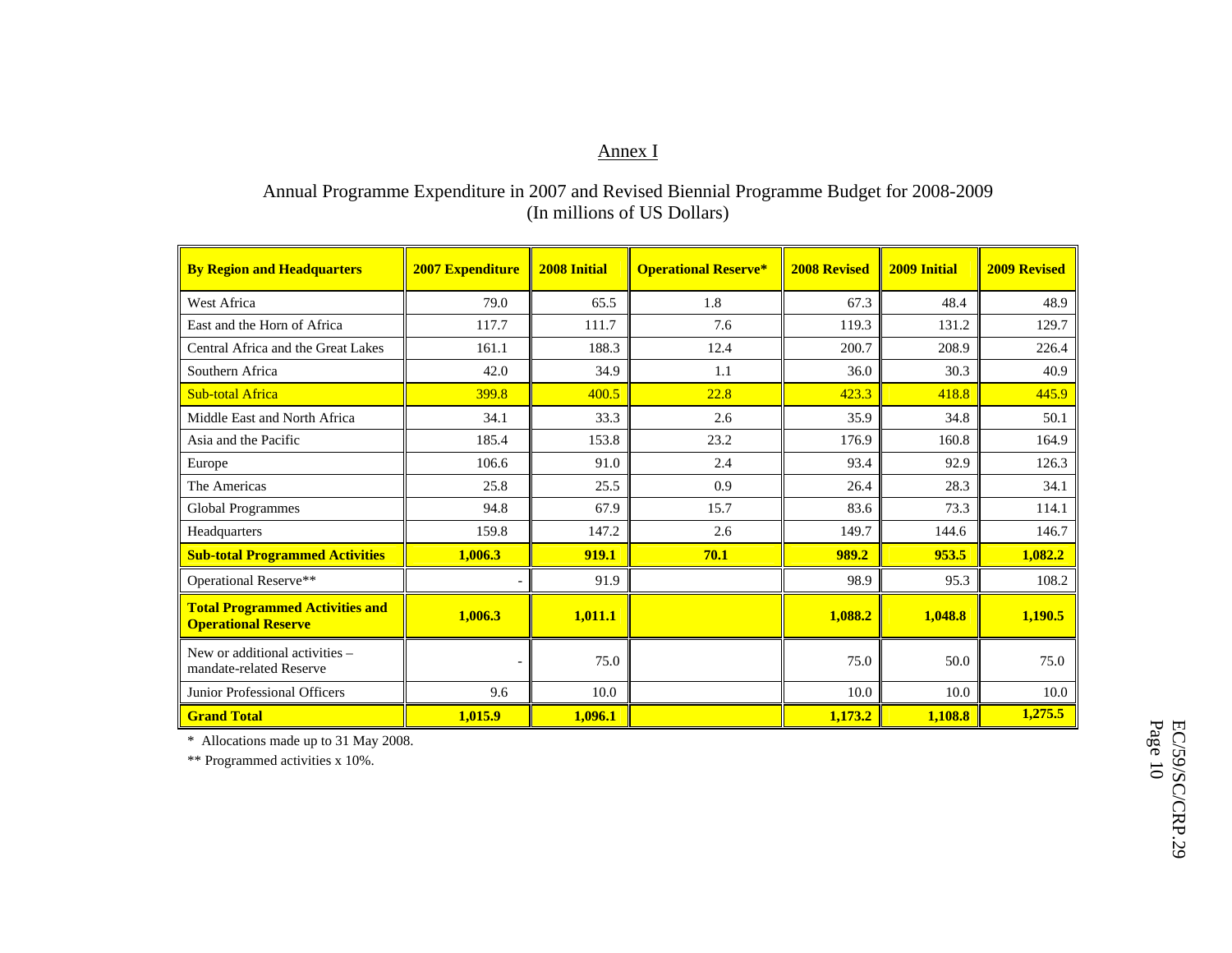